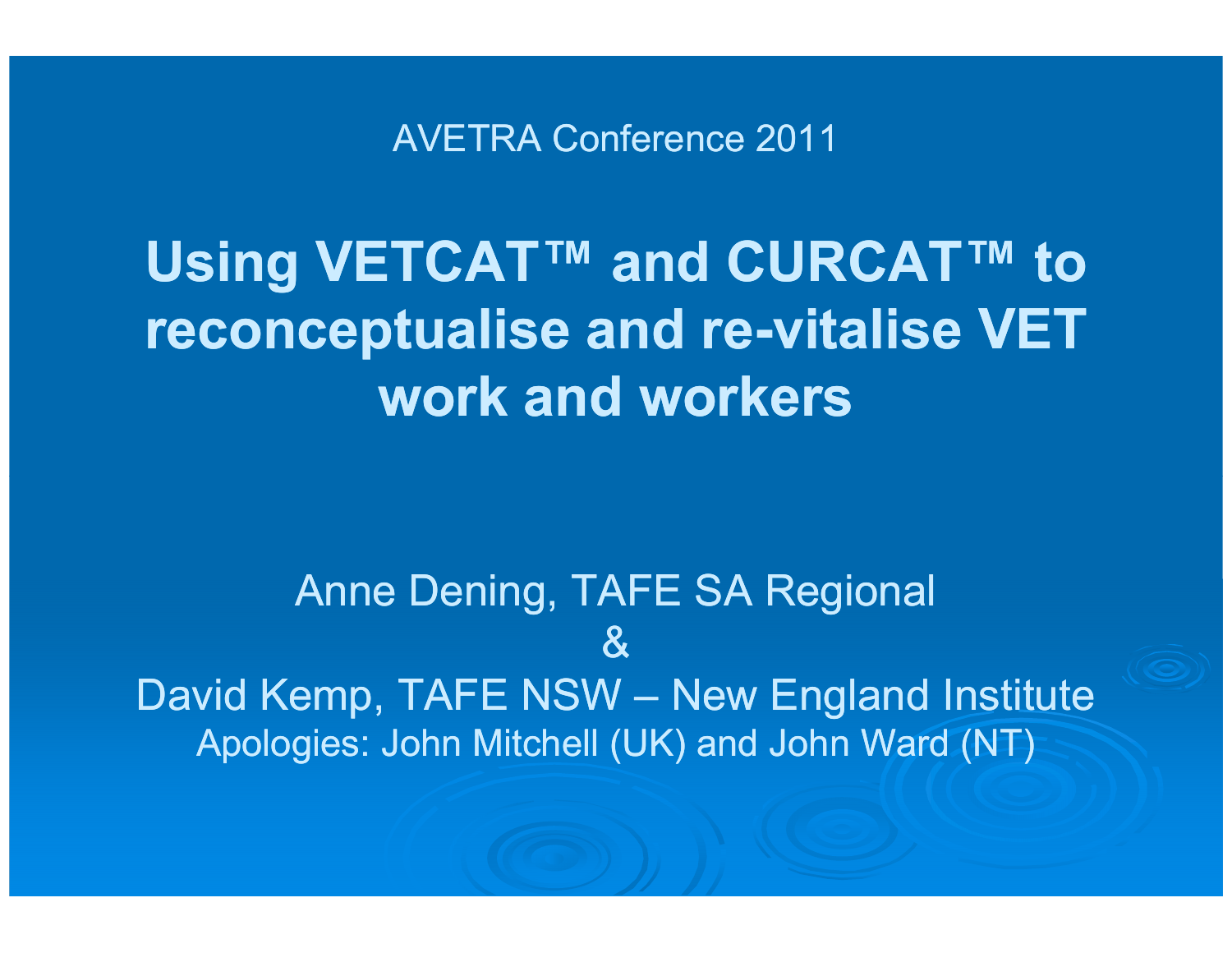## Introducing the speakers

#### Anne Dening

- Diversaw the use of CURCAT and VETCAT in June 2010
- Anne will talk today mostly about her initiatives in response to the VETCAT data

## **≽ David Kemp**

- Diversaw the use of CURCAT in Nov 2010 and VETCAT in March 2011
- > David will talk today about his initiatives in response to the CURCAT data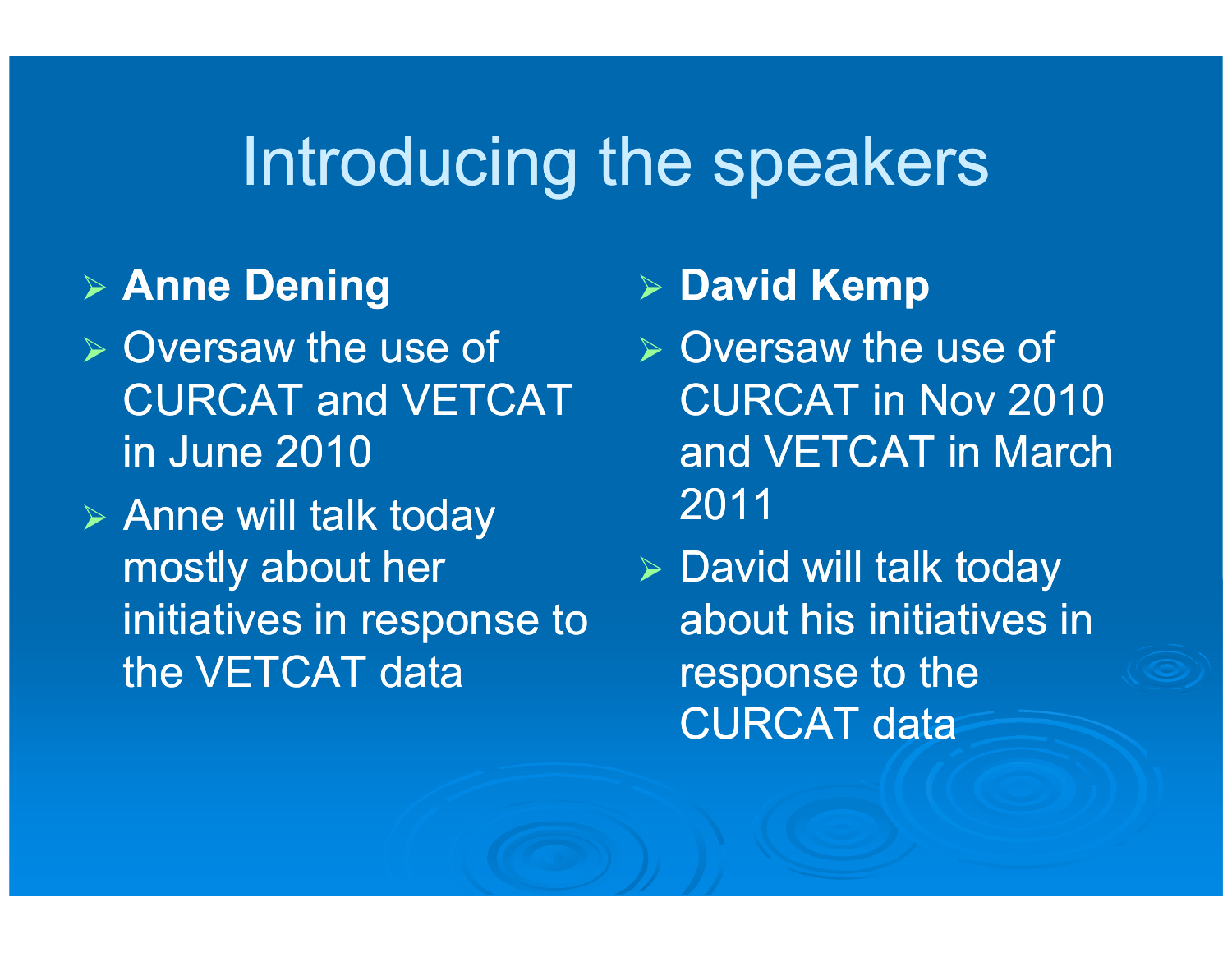# Introducing VETCAT and CURCAT

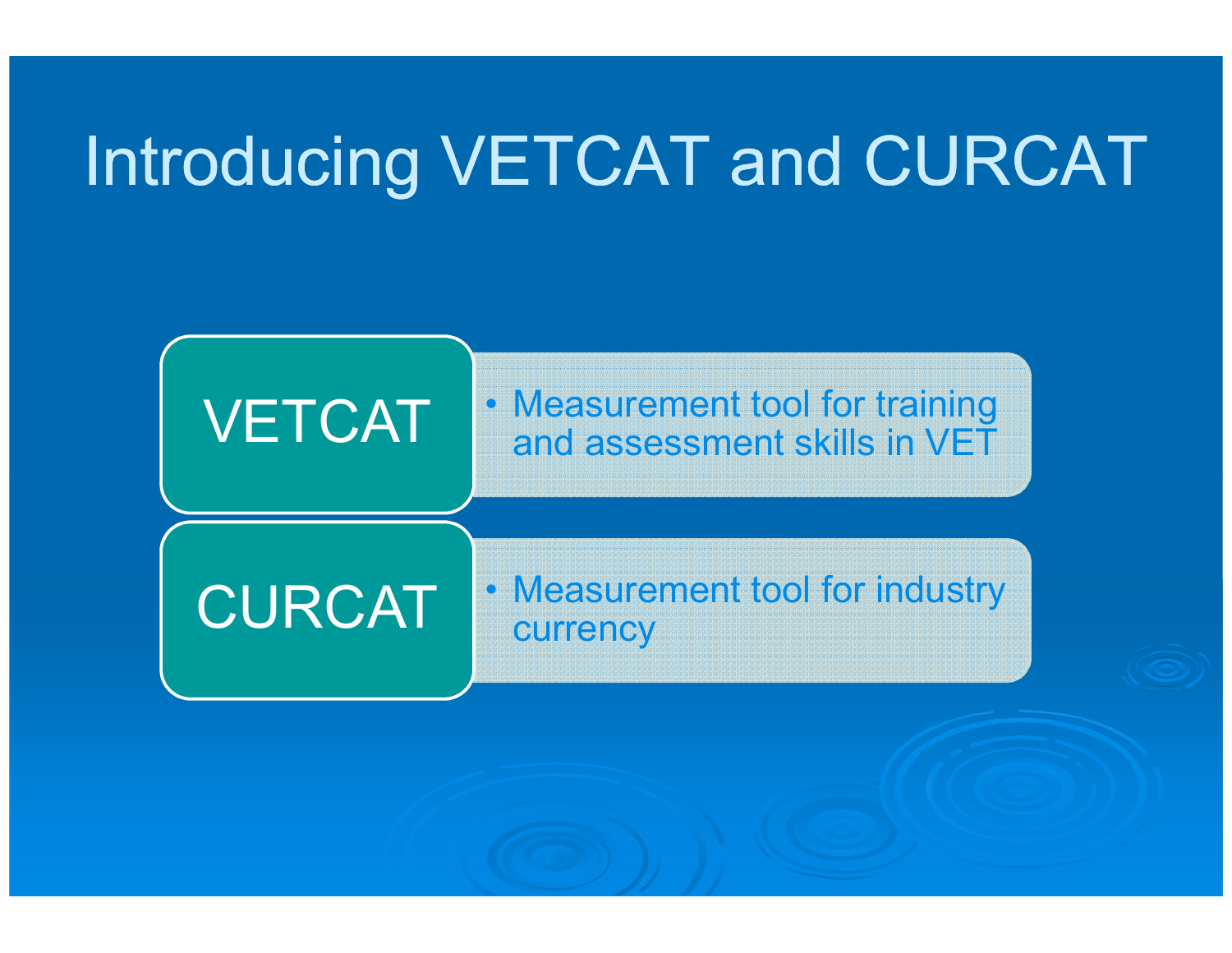## Introducing VETCAT and CURCAT



VETCAT and CURCAT provide quantitative data at 3 different levels of the organisation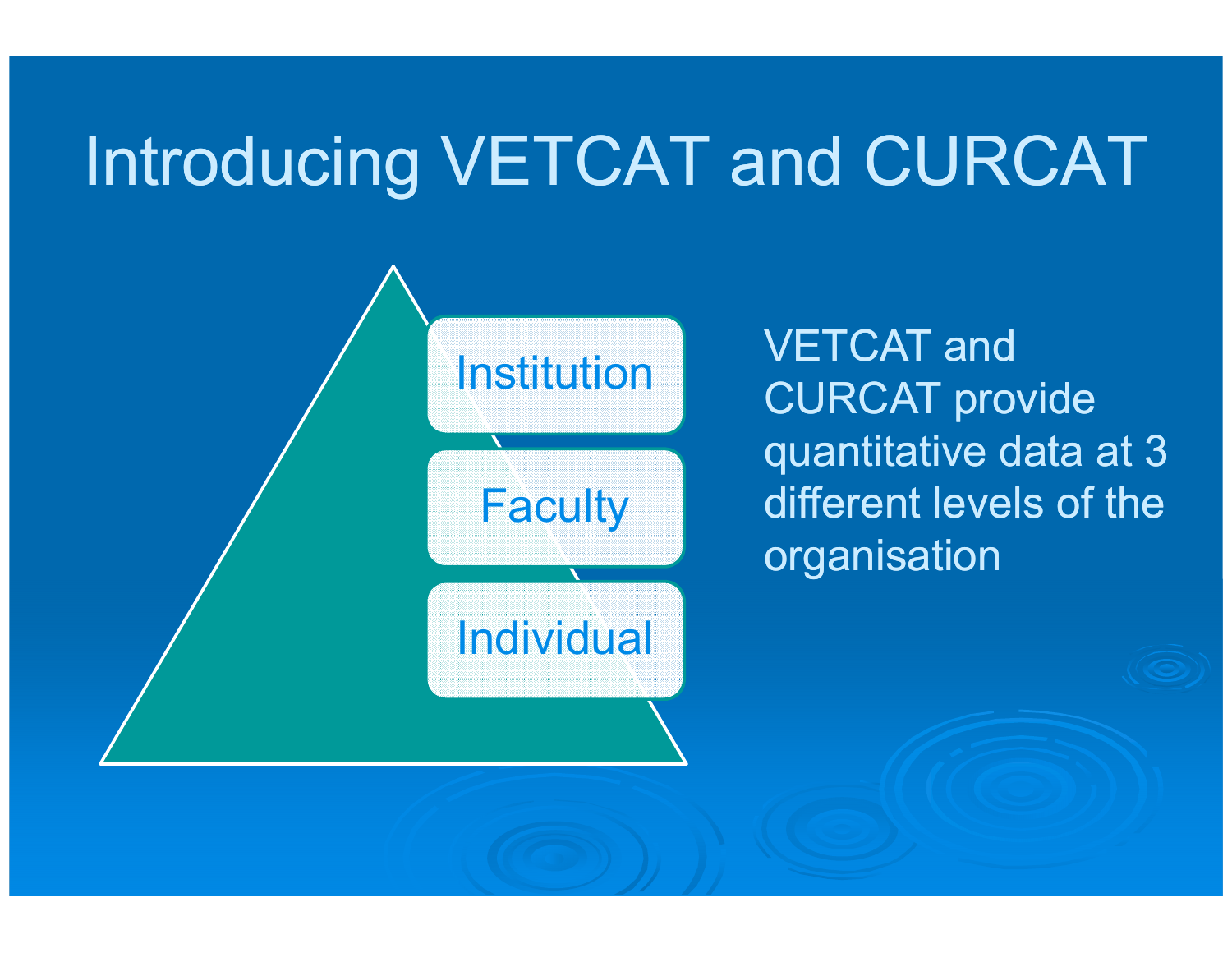Research undertaken by the Institutes in two phases

- 1. Quantitative research of practitioners' capabilities undertaken by the two Institutes using VETCAT and CURCAT
- 2. Qualitative research (action learning) undertaken by the two Institutes, in designing, implementing, reviewing and modifying strategies in response to the survey data

> This presentation focuses on the qualitative research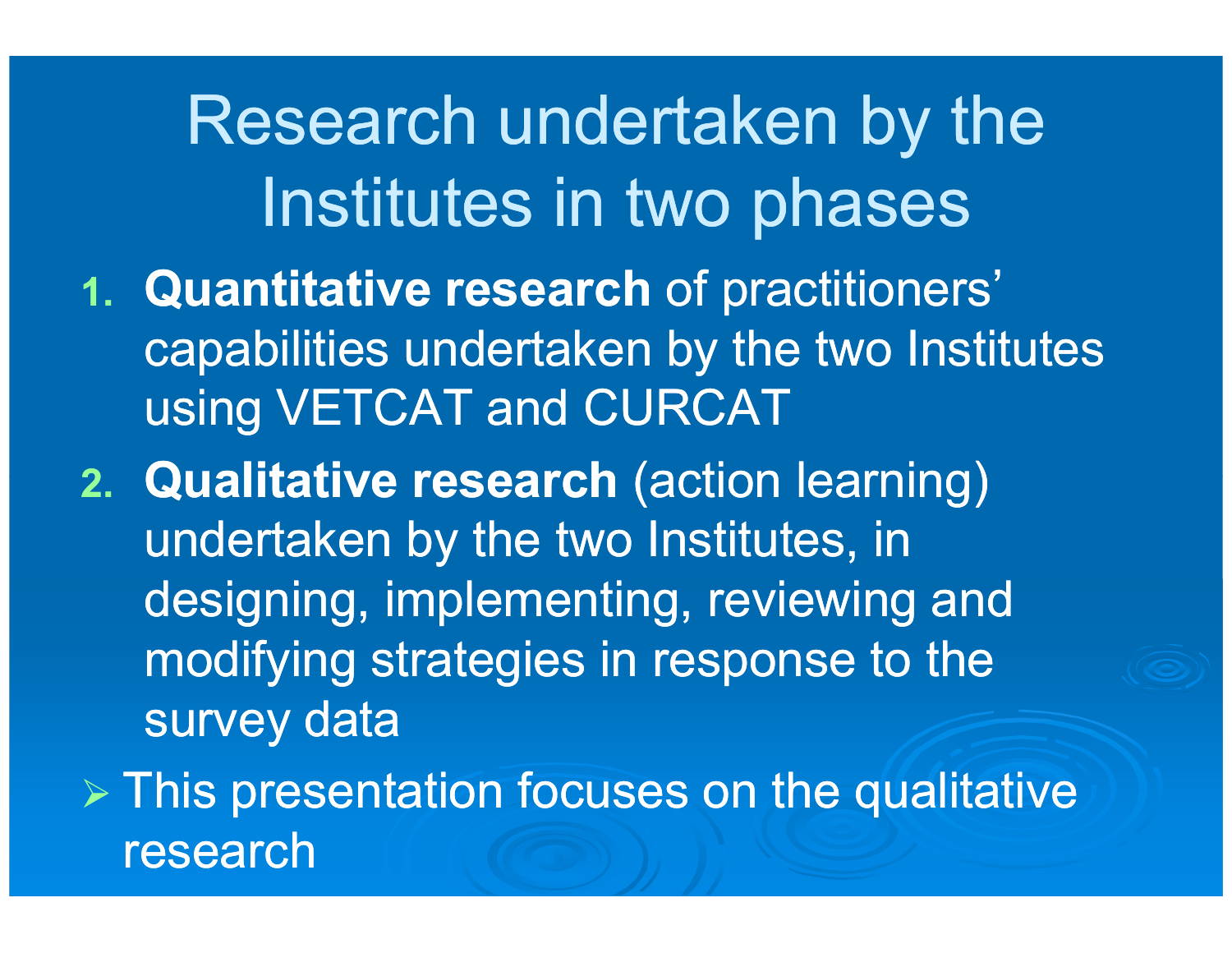## **VETCAT**

#### Measures VET practitioner skill levels in across nine VET skill sets:

- $\blacktriangleright$ Foundation learning facilitation
- **▶ Foundation assessment**
- **▶ Organisational and student management**
- **▶ Learning Styles**
- $\triangleright$  Learning Theories
- Commercial Skills
- $\triangleright$  Advanced facilitation and assessment skills
- Generic skills
- $\triangleright$  Research and evaluation skills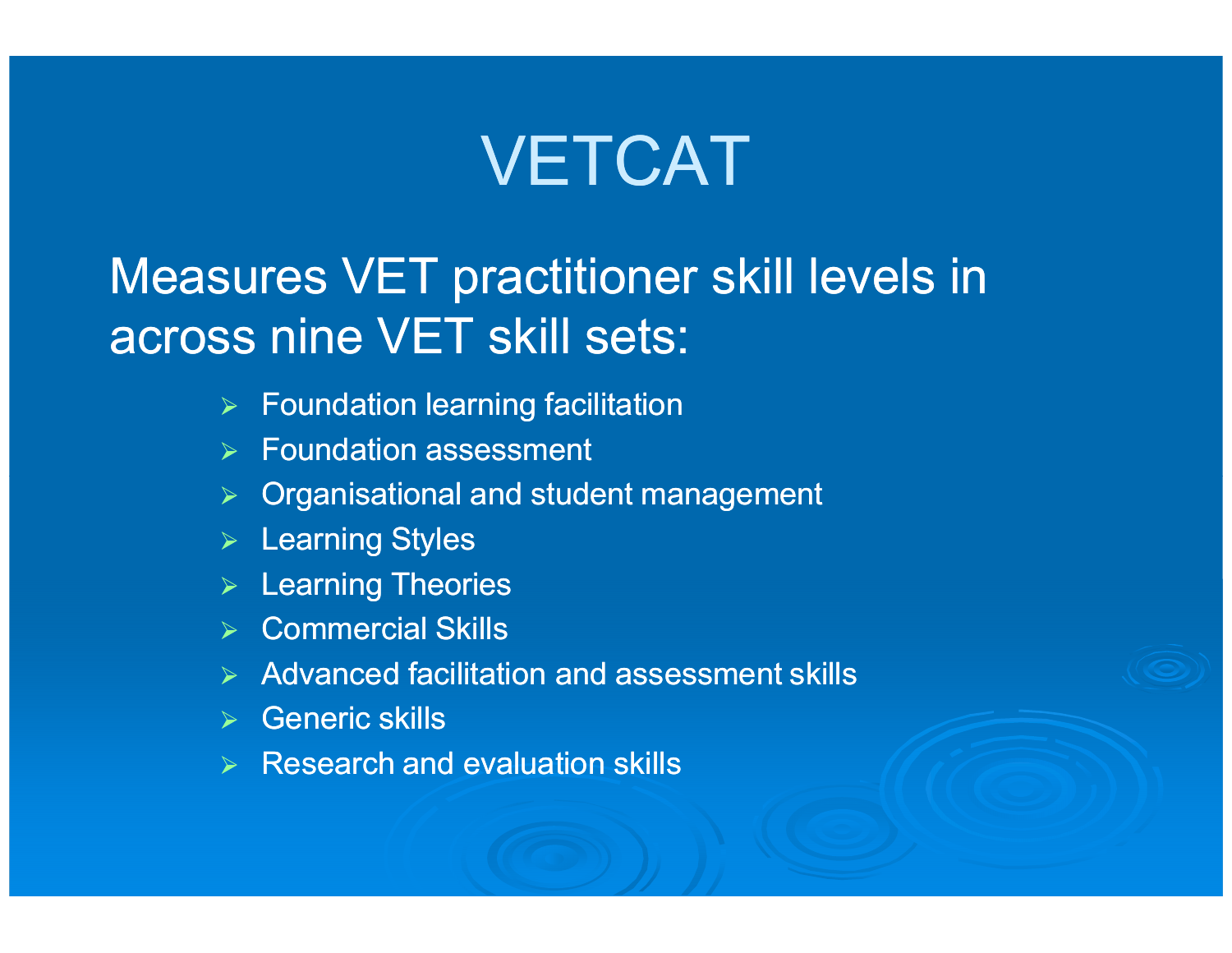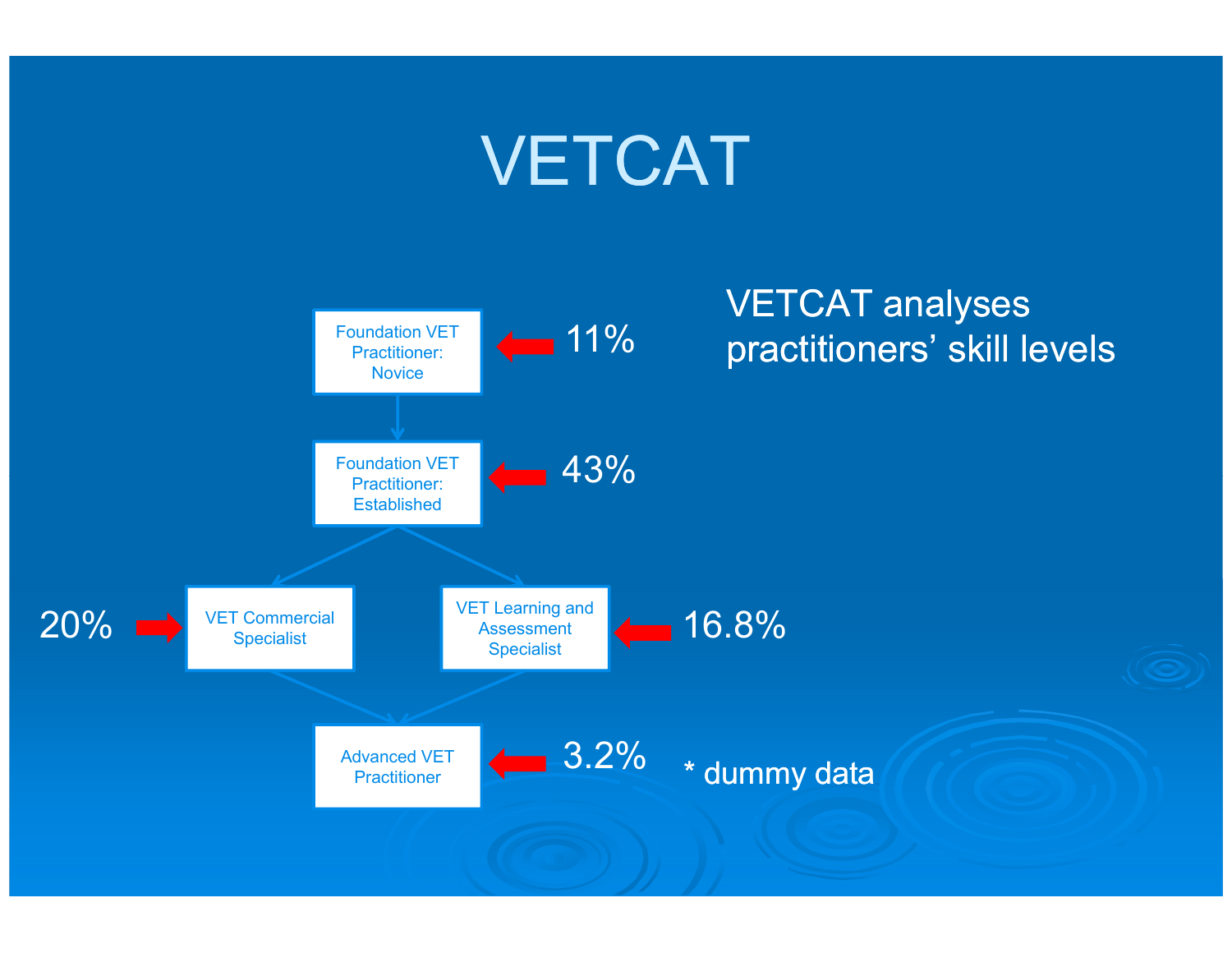# TAFE SA Regional initiatives

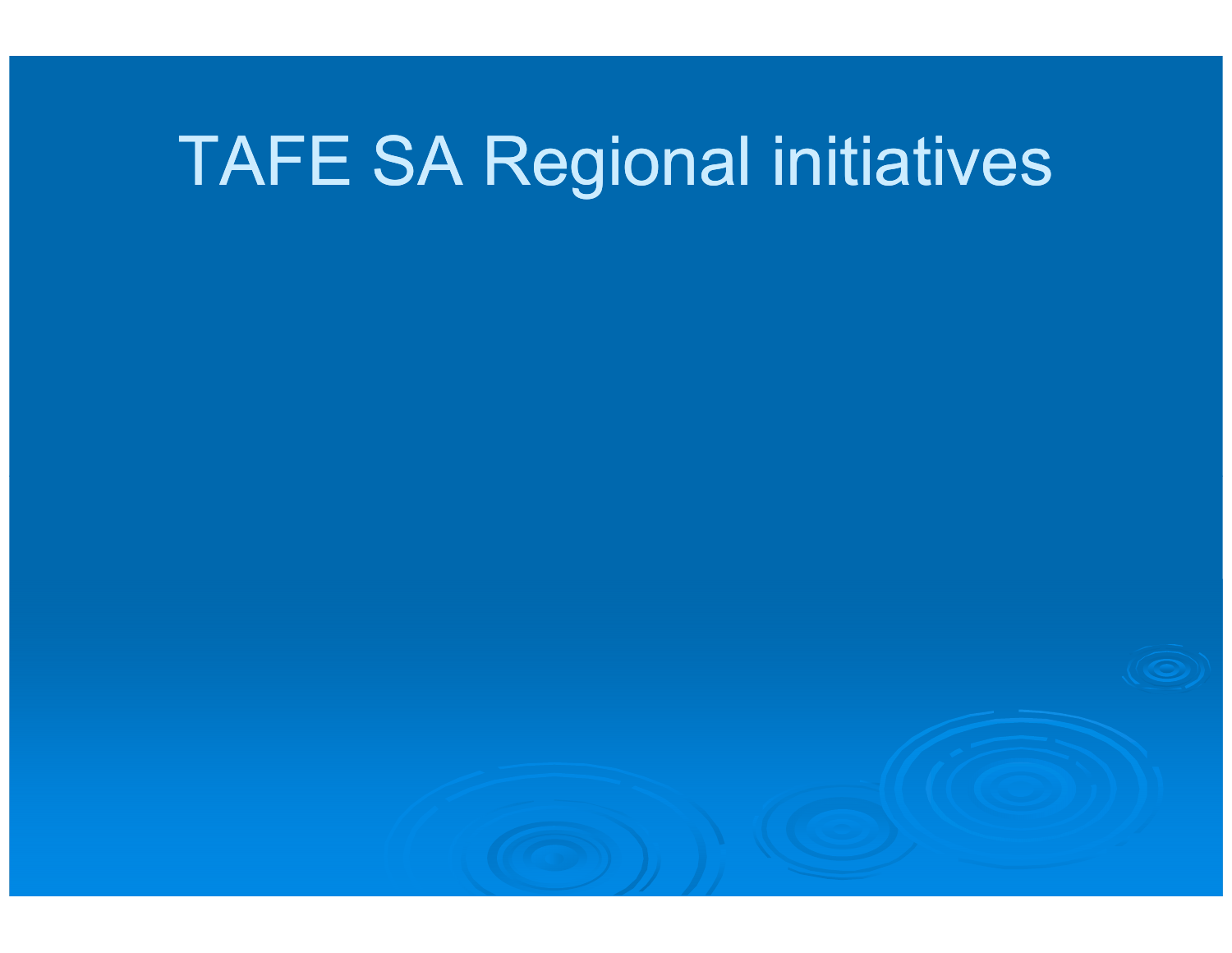# TAFE SA Regional: staff responses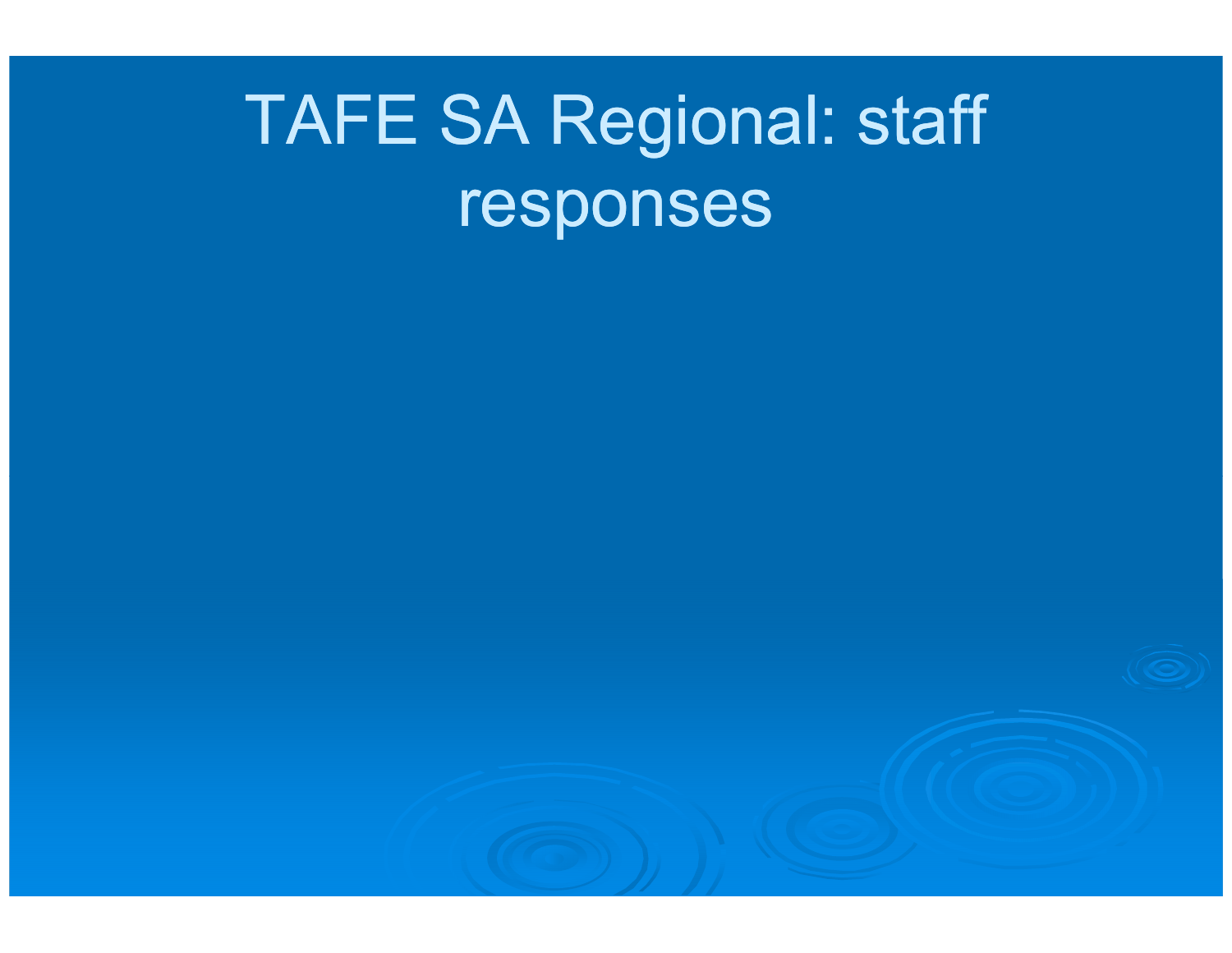### TAFE SA Regional: findings about revitalising VET work and workers

 $\triangleright$  ... we got such buy-in from our staff. That told  $\triangleright$ me something really important too: that not only was my role ready to move on to reconceptualising teaching but they were as well.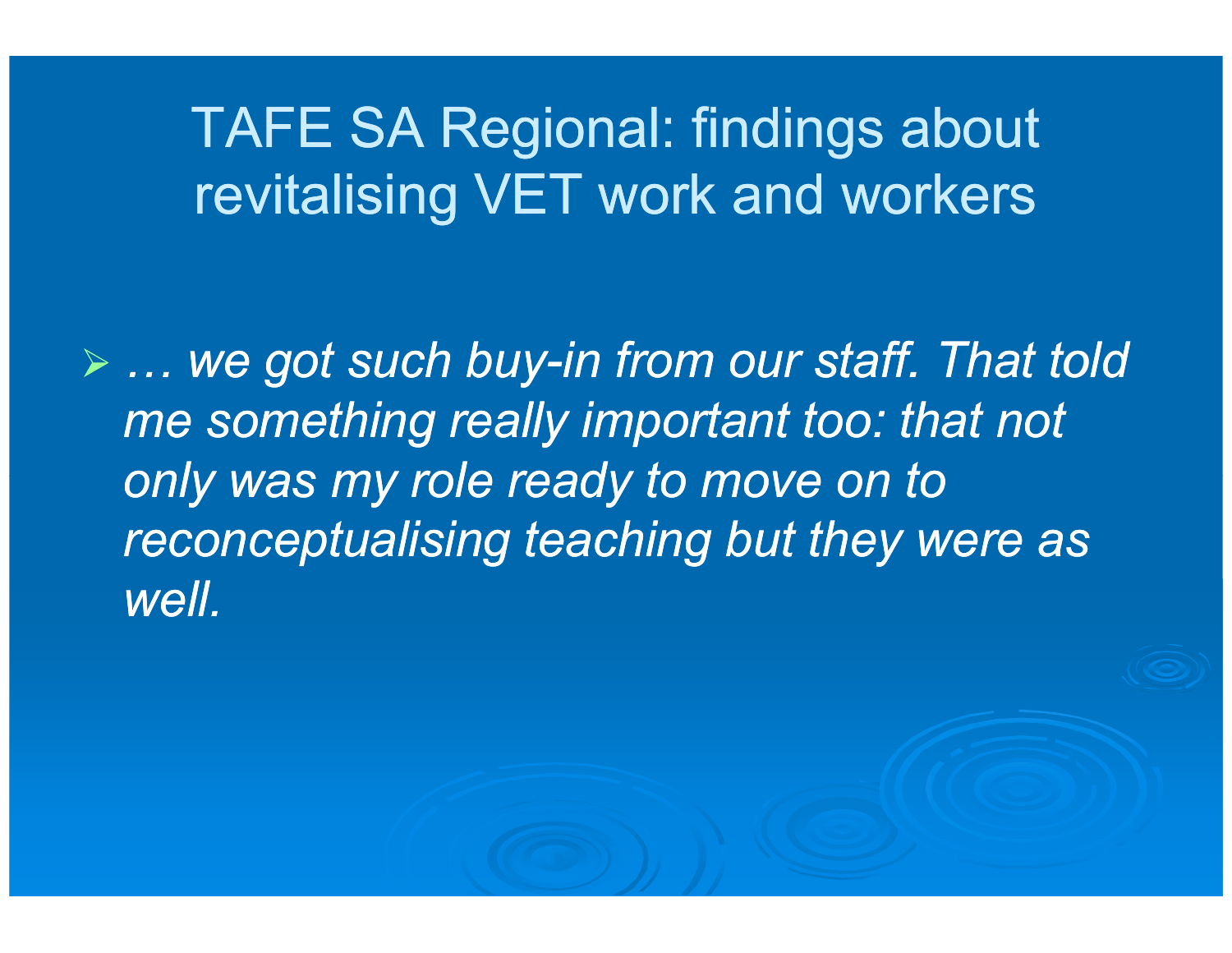## CURCAT at New England Institute

#### David Kemp – Manager, Workforce Planning and Development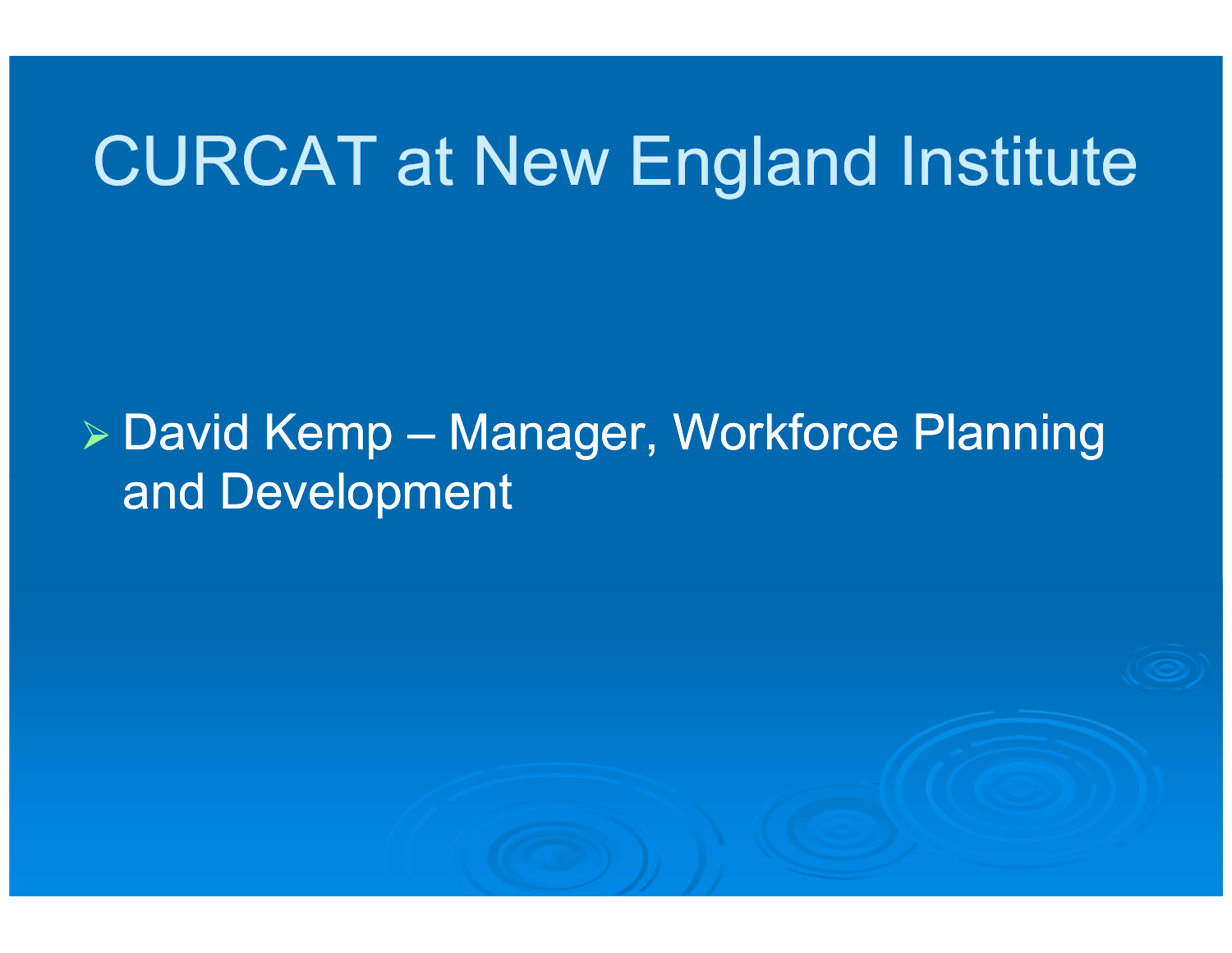## CURCAT

#### Provides three distinct measures:

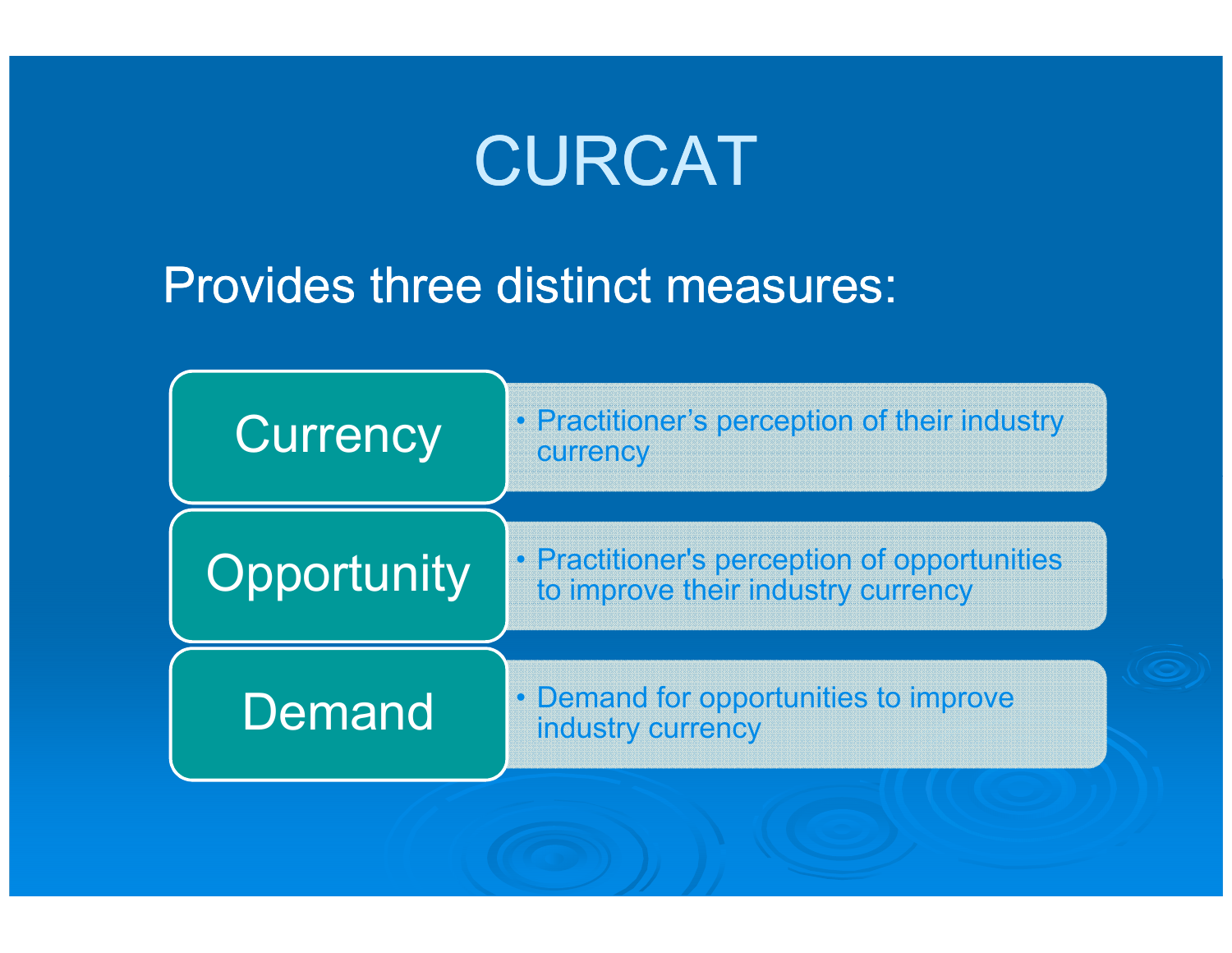## CURCAT pathways and strategies

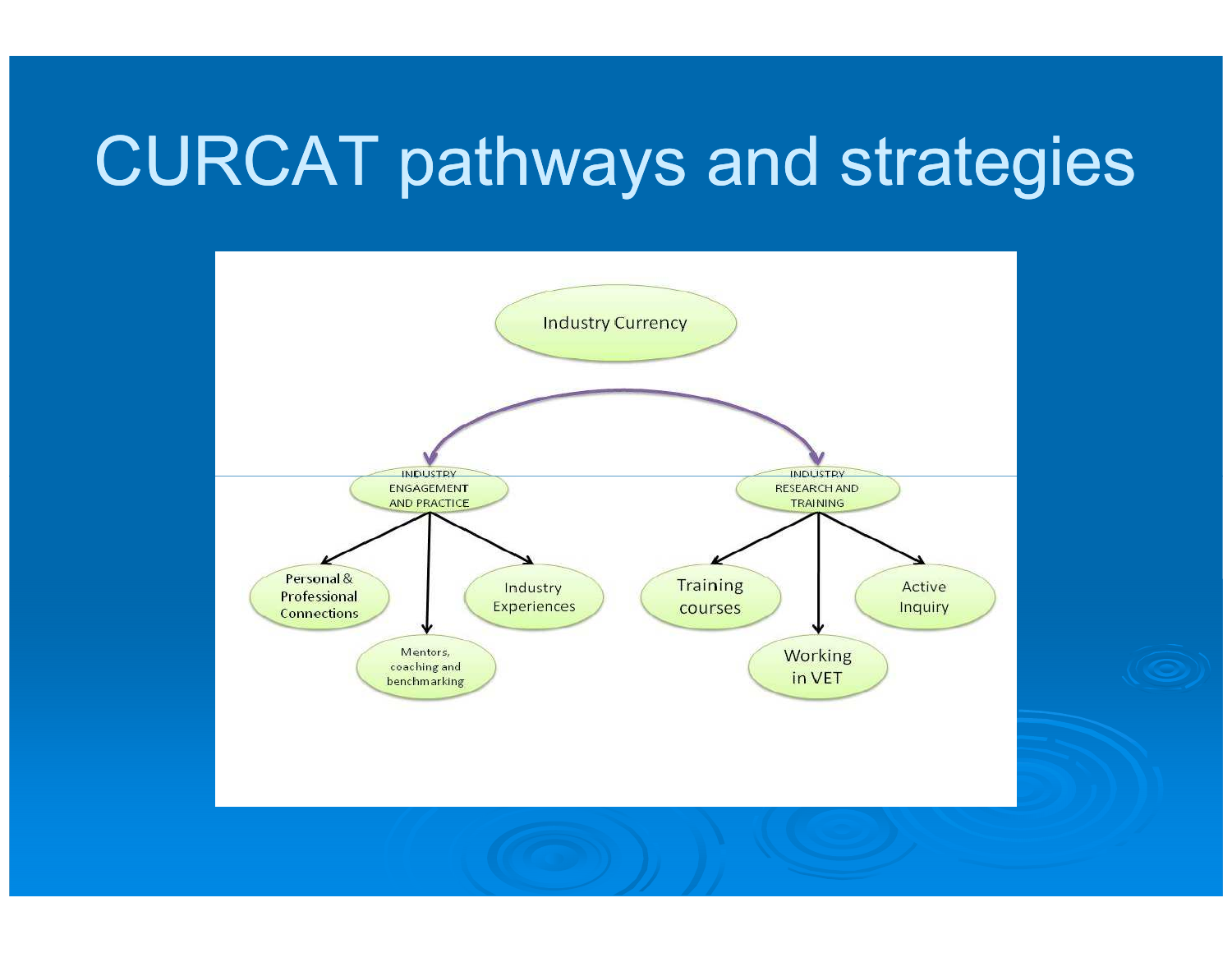# CURCAT identifies 2 pathways and the dual option

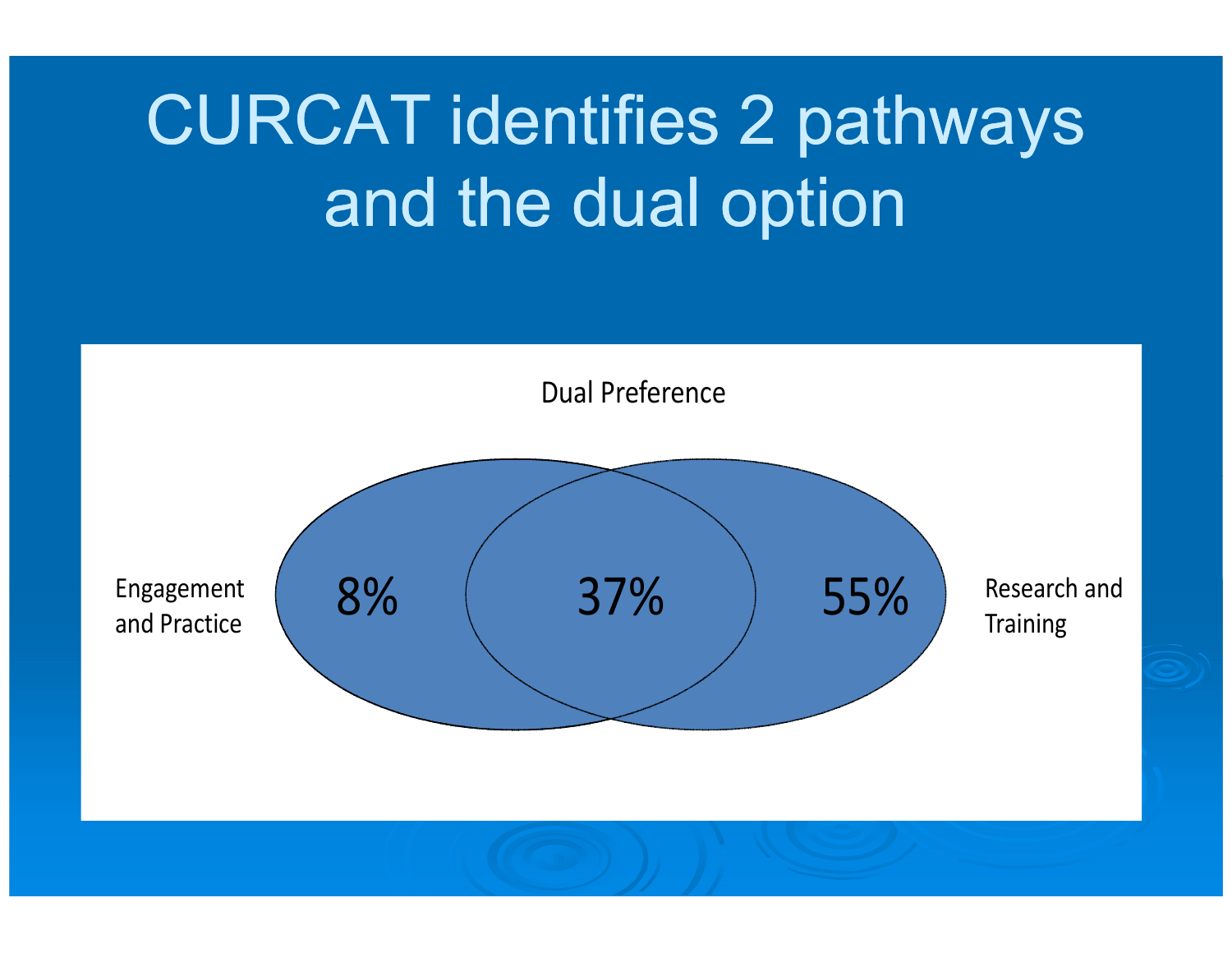## New England Institute: workforce development initiatives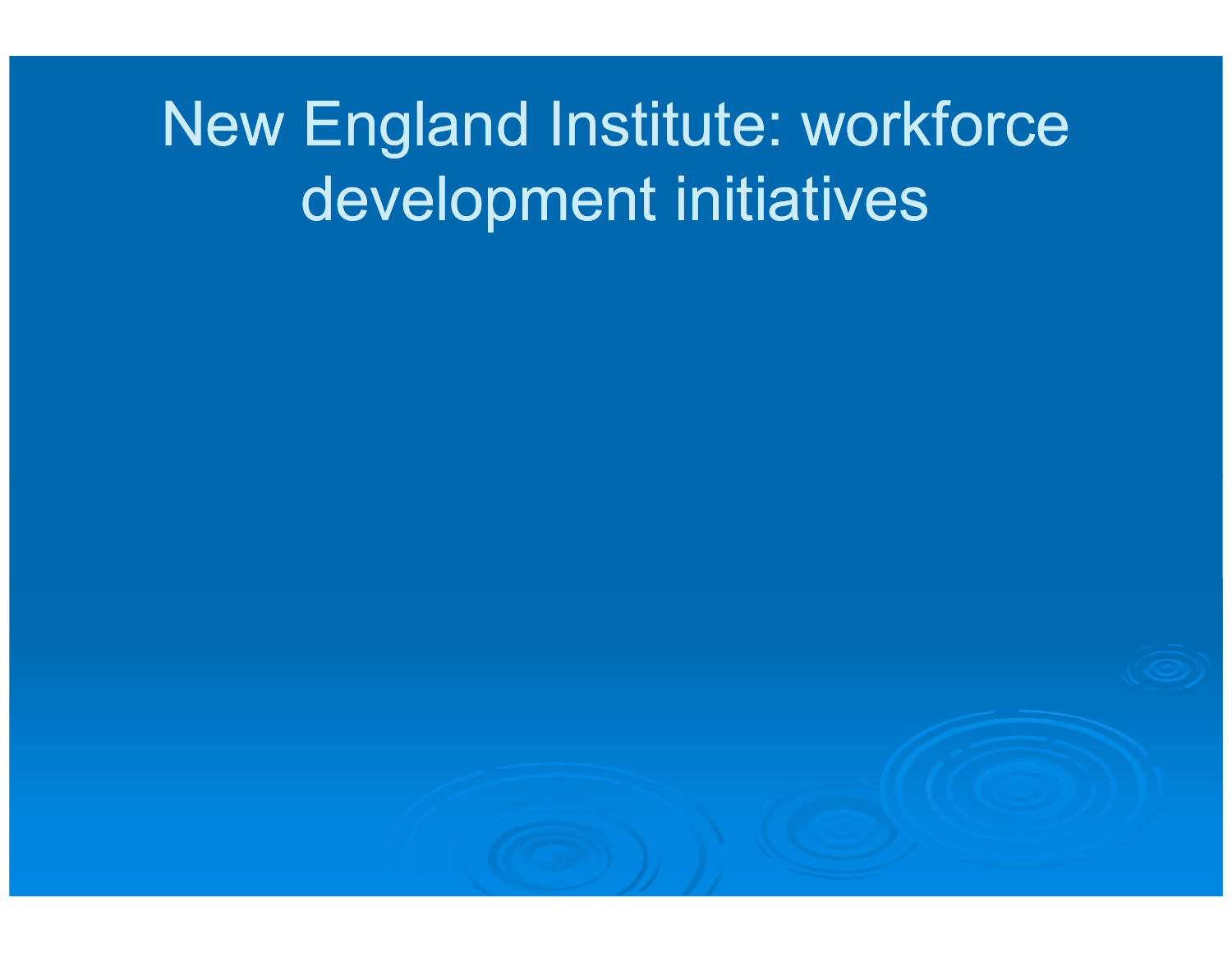# New England Institute: staff responses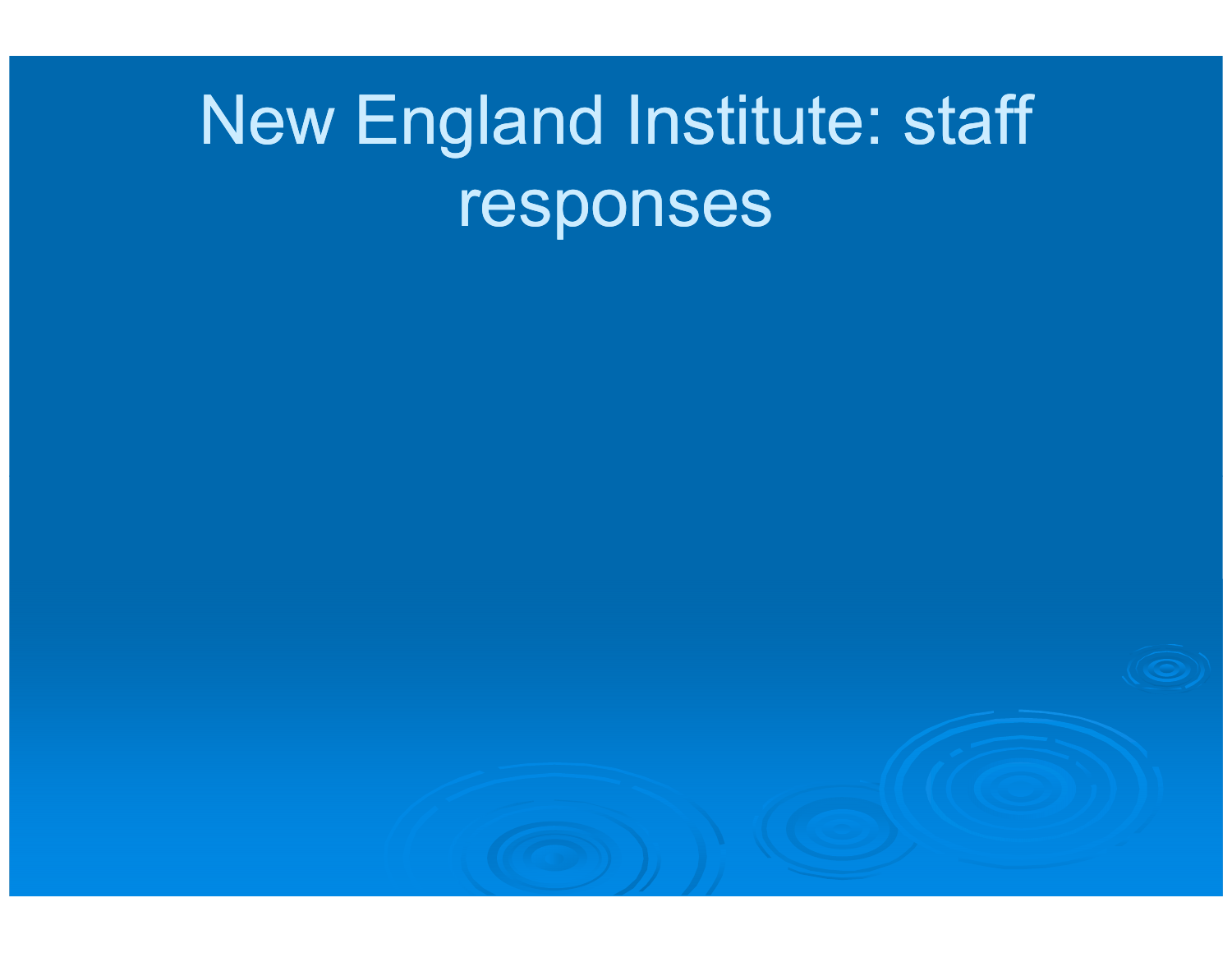#### New England Institute: findings about revitalising VET work and workers

 …we've given VET practitioners a platform to have a say … I think CURCAT™ has allowed them the opportunity to say 'This is what I'm doing, this is what's happening, this is how I do it'.